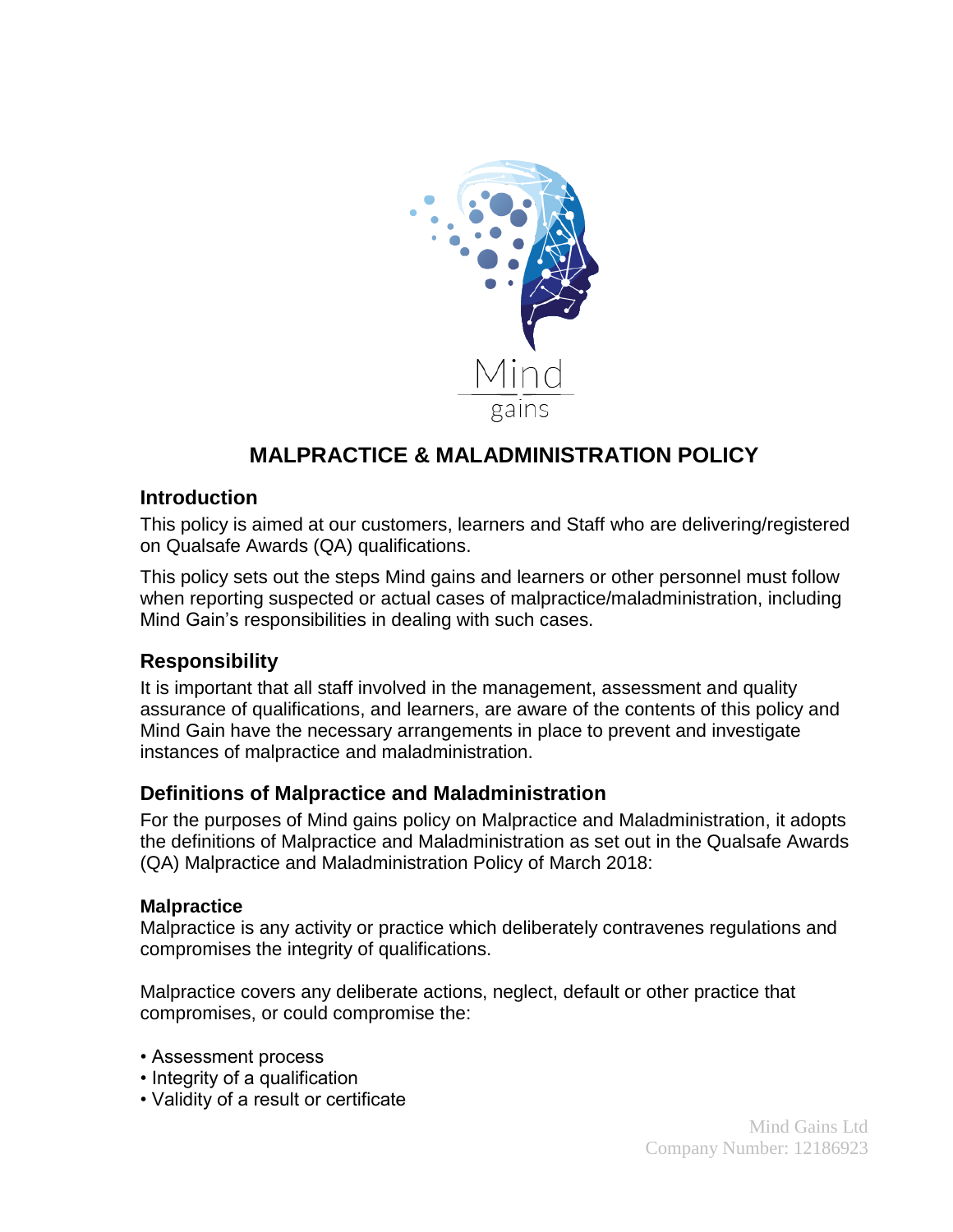- Reputation and credibility of Qualsafe Awards and Mind Gain
- Qualification or the wider qualification community

Malpractice may include a range of issues from the failure to follow correct assessment procedures, to the deliberate falsification of records in order to claim certificates.

#### **Maladministration**

Maladministration is essentially any activity or practice which results in non-compliance with administrative regulations and requirements and includes mistakes being made and poor administration within a provider.

## **Reporting**

Anybody who identifies or is made aware of suspected or actual cases of malpractice or maladministration at any time must immediately notify Qualsafe Awards (QA) by completing a Malpractice and Maladministration Report Form (available by contacting Qualsafe Awards).

All forms must include (if possible):

- Providers name, address and number
- Learner's name (if appropriate)
- Mind Gain personnel's details (name, job role) if they are involved
- Details of the course/qualification affected or nature of the service affected
- Nature of the suspected or actual malpractice/maladministration and associated dates
- Details and outcome of any initial investigation\* carried out by Mind Gain or anybody else involved, including any mitigating circumstances

Completed forms and supporting evidence should be submitted by emailing to: [malpractice@qualsafeawards.org](mailto:malpractice@qualsafeawards.org)

\*Mind gains may conduct an initial informal investigation prior to any formal notification, however it will ensure that staff involved are competent (i.e. sufficiently experienced in operations and the processes associated with qualification delivery) and must be impartial. However, it is important to note that, in all instances, that Mind gains must immediately notify Qualsafe Awards (QA) if they suspect malpractice or maladministration.

# **Confidentiality and whistle blowing**

Any persons making an allegation of malpractice or maladministration have the right to remain anonymous. Although it is always preferable to reveal your identity and contact details to Qualsafe Awards (QA), if you are concerned about possible adverse consequences, you may ask Qualsafe Awards (QA) not to divulge your identity.